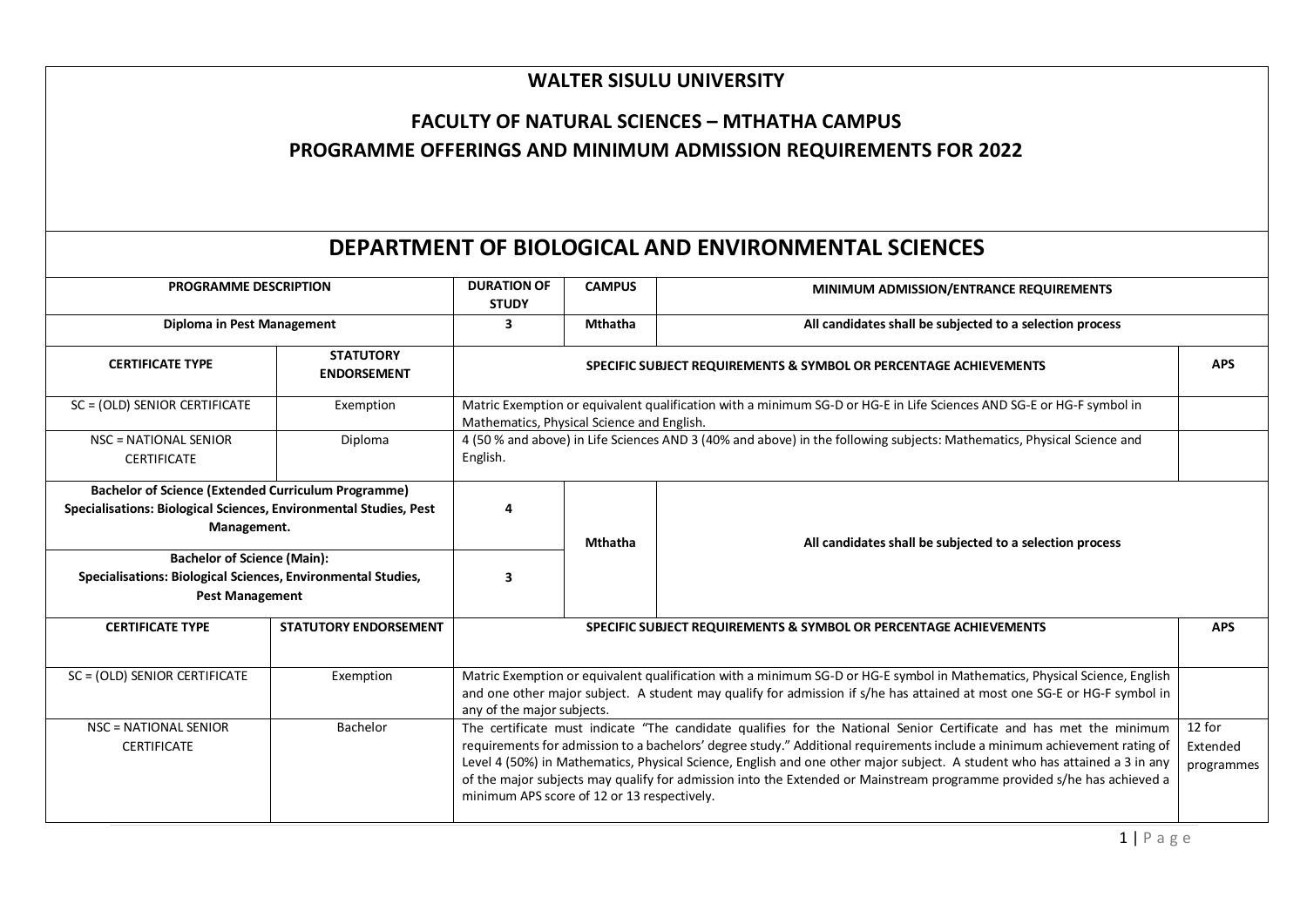|                                                                                                                                                         |                              |                                                                                                                                                                                                                                                                                                                                                                                                                                                                                                                                                                                                                                                                                                                             |                | THE APS SCORE IS BASED ON THE THREE SUBJECTS: MATHEMATICS, PHYSICAL SCIENCE & ENGLISH. | 13 for Main<br>stream<br>programmes |  |
|---------------------------------------------------------------------------------------------------------------------------------------------------------|------------------------------|-----------------------------------------------------------------------------------------------------------------------------------------------------------------------------------------------------------------------------------------------------------------------------------------------------------------------------------------------------------------------------------------------------------------------------------------------------------------------------------------------------------------------------------------------------------------------------------------------------------------------------------------------------------------------------------------------------------------------------|----------------|----------------------------------------------------------------------------------------|-------------------------------------|--|
|                                                                                                                                                         |                              |                                                                                                                                                                                                                                                                                                                                                                                                                                                                                                                                                                                                                                                                                                                             |                | DEPARTMENT OF CHEMICAL AND PHYSICAL SCIENCES                                           |                                     |  |
| <b>Bachelor of Science (Extended Curriculum Programme)</b><br>Specialisations: Chemistry, Physics                                                       |                              | 4                                                                                                                                                                                                                                                                                                                                                                                                                                                                                                                                                                                                                                                                                                                           | <b>Mthatha</b> | All candidates shall be subjected to a selection process                               |                                     |  |
| <b>Bachelor of Science (Main):</b><br><b>Specialisations: Chemistry, Physics</b>                                                                        |                              | 3                                                                                                                                                                                                                                                                                                                                                                                                                                                                                                                                                                                                                                                                                                                           |                |                                                                                        |                                     |  |
| <b>CERTIFICATE TYPE</b>                                                                                                                                 | <b>STATUTORY ENDORSEMENT</b> | SPECIFIC SUBJECT REQUIREMENTS & SYMBOL OR PERCENTAGE ACHIEVEMENTS                                                                                                                                                                                                                                                                                                                                                                                                                                                                                                                                                                                                                                                           |                |                                                                                        | <b>APS</b>                          |  |
| SC = (OLD) SENIOR CERTIFICATE                                                                                                                           | Exemption                    | Matric Exemption or equivalent qualification with a minimum SG-D or HG-E symbol in Mathematics, Physical Science, English<br>and one other major subject. A student may qualify for admission if s/he has attained at most one SG-E or HG-F symbol in<br>any of the major subjects.                                                                                                                                                                                                                                                                                                                                                                                                                                         |                |                                                                                        |                                     |  |
| <b>NSC = NATIONAL SENIOR</b><br><b>CERTIFICATE</b>                                                                                                      | Bachelor                     | 12 for<br>The certificate must indicate "The candidate qualifies for the National Senior Certificate and has met the minimum<br>requirements for admission to a bachelors' degree study." Additional requirements include a minimum achievement rating<br>Extended<br>of Level 4 (50%) in Mathematics, Physical Science, English and one other major subject. A student who has attained a 3 in any<br>programmes<br>of the major subjects may qualify for admission into the Extended or Mainstream programme provided s/he has achieved a<br>13 for Main<br>minimum APS score of 12 or 13 respectively.<br>stream<br>THE APS SCORE IS BASED ON THE THREE SUBJECTS: MATHEMATICS, PHYSICAL SCIENCE & ENGLISH.<br>programmes |                |                                                                                        |                                     |  |
|                                                                                                                                                         |                              |                                                                                                                                                                                                                                                                                                                                                                                                                                                                                                                                                                                                                                                                                                                             |                | DEPARTMENT OF MATHEMATICAL SCIENCES AND COMPUTING                                      |                                     |  |
| <b>Bachelor of Science (Extended Curriculum Programme)</b><br>Specialisations: Mathematics, Applied Mathematics,<br><b>Computer Science, Statistics</b> |                              | 4                                                                                                                                                                                                                                                                                                                                                                                                                                                                                                                                                                                                                                                                                                                           | <b>Mthatha</b> | All candidates shall be subjected to a selection process                               |                                     |  |
| <b>Bachelor of Science (Main):</b><br><b>Specialisations: Mathematics, Applied Mathematics,</b><br><b>Computer Science, Statistics</b>                  |                              | 3                                                                                                                                                                                                                                                                                                                                                                                                                                                                                                                                                                                                                                                                                                                           |                |                                                                                        |                                     |  |
| <b>CERTIFICATE TYPE</b>                                                                                                                                 | <b>STATUTORY ENDORSEMENT</b> |                                                                                                                                                                                                                                                                                                                                                                                                                                                                                                                                                                                                                                                                                                                             |                | SPECIFIC SUBJECT REQUIREMENTS & SYMBOL OR PERCENTAGE ACHIEVEMENTS                      | <b>APS</b>                          |  |